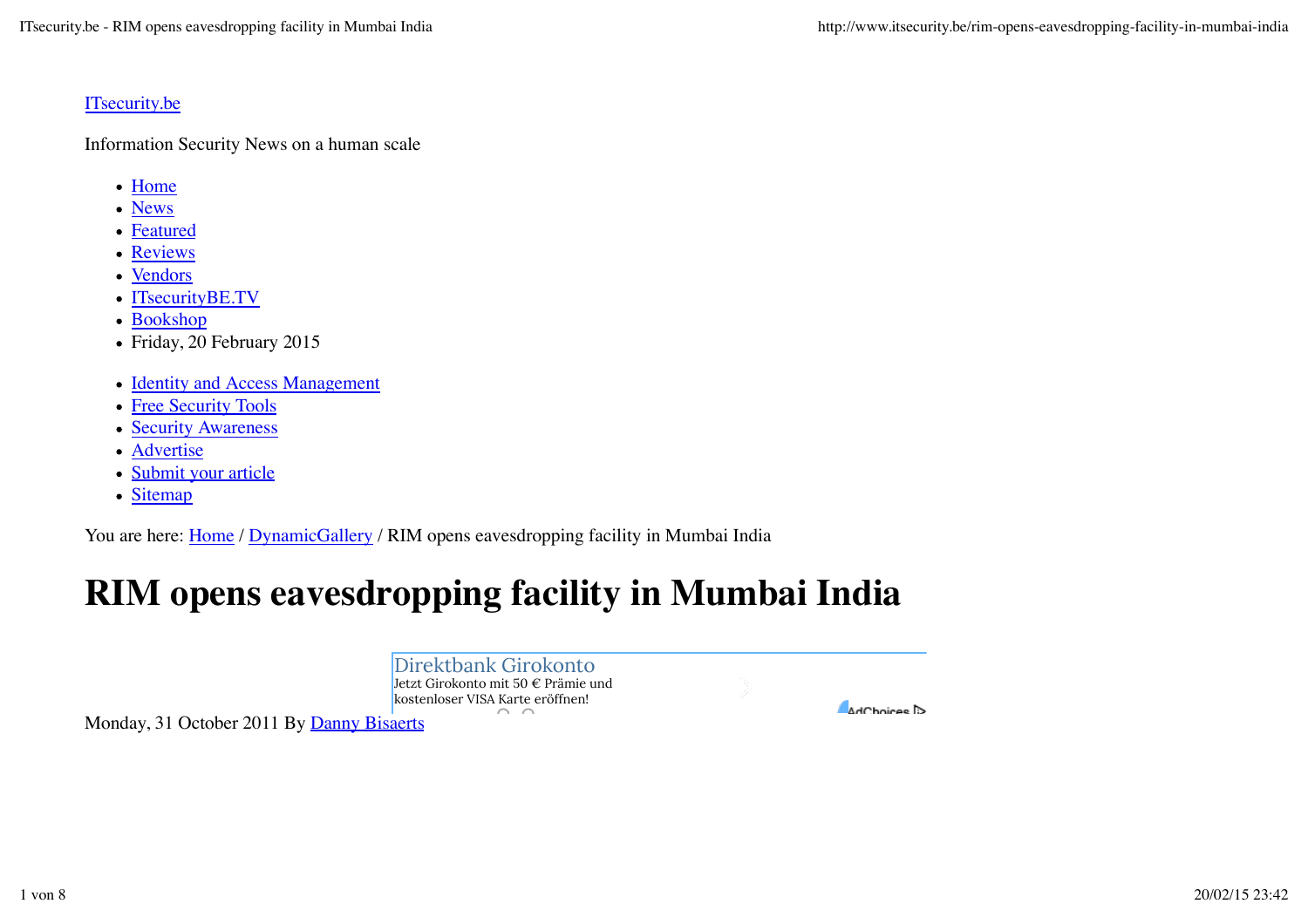

Research In Motion Ltd., known for their Blackberry devices, has set up a facility in Mumbai to help

the Indian government carry out lawful surveillance of its BlackBerry services, according to people familiar with the matter, but the move hasn't fully satisfied India's appetite for access to messages on the popular smartphones.

Last year, India threatened to shut down BlackBerry encrypted email and instant messaging services because it couldn't wiretap them. The government put the onus on Waterloo, Canada-based RIM to come up with solutions. Several government-set deadlines have passed and, though India still isn't happy with its surveillance capabilities, it is no longer threatening to shut down the service.

RIM partly assuaged India by setting up the small Mumbai facility earlier this year to handle surveillance requests from India. India can submit the name of a suspect its investigators want to wiretap, and RIM will return decoded messages for that individual, as long as it is satisfied the request has legal authorization, according to the people familiar with the matter.

The Mumbai facility handles lawful intercept requests for consumer services including the BlackBerry Messenger chat service, these people say. India saw the move as a positive step, but would prefer an arrangement where it has the ability to decode messages itself, so that it can conduct surveillance without disclosing the names of suspects to RIM.

India still has no method to intercept and decode BlackBerry enterprise email, which is used by corporate customers and features a higher level of encryption than consumer email and instant messaging. BlackBerry has repeatedly said it doesn't have the keys to unlock enterprise email messages —security is one of the service's key selling points. The Indian government isn't as concerned as it once was about enterprise email, however, since growth is happening mostly in consumer services, the people familiar with the matter say.

Another idea India has explored is whether it can put an official on RIM's premises in Canada to help facilitate the nation's surveillance requests in a more secure manner, one of the people familiar with the matter said. It isn't clear how far that proposal went.

RIM in a prepared statement said it "continues to work very well" with the Indian government. "We are not operating under any deadlines and we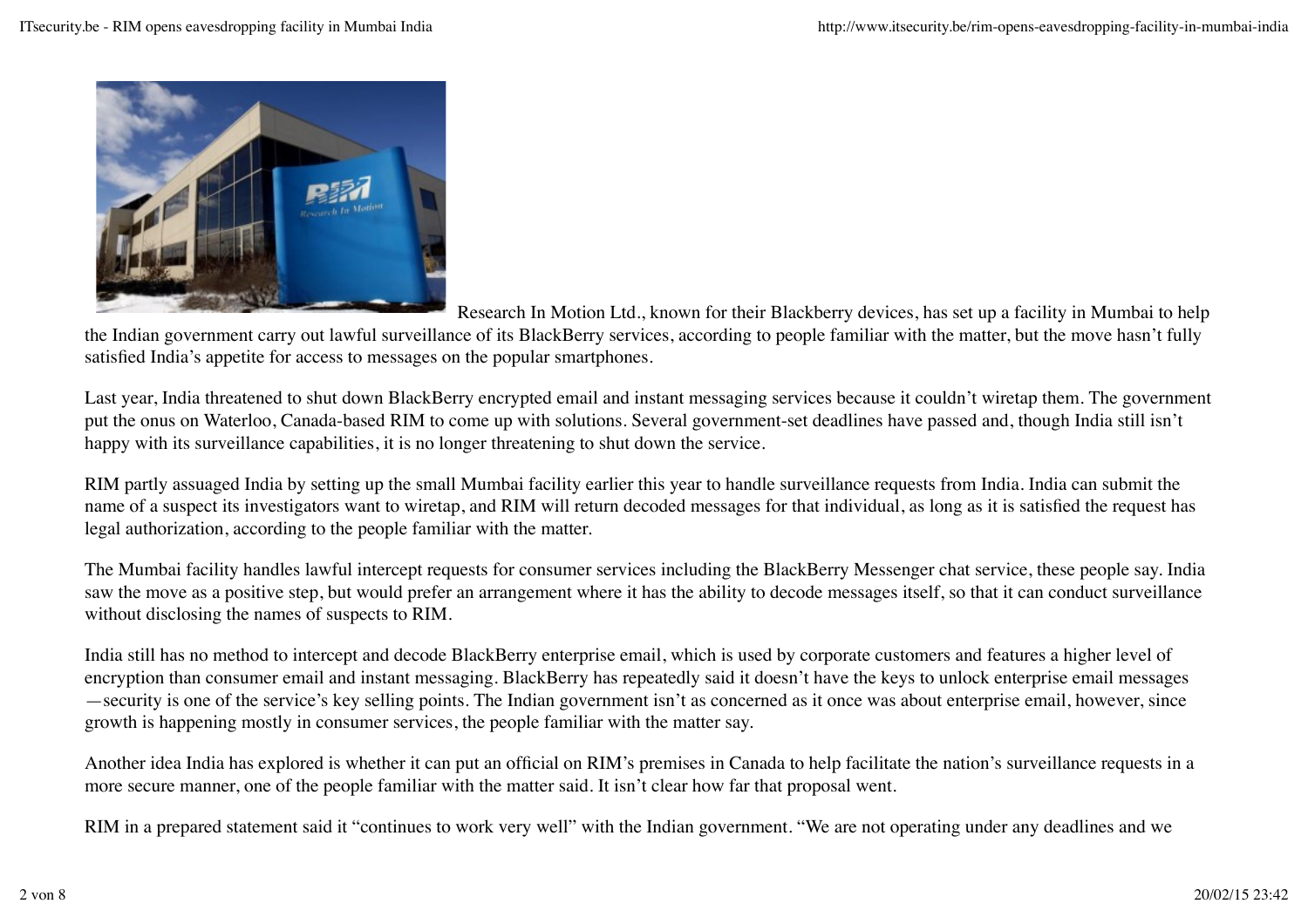believe the government of India is now applying its security policy in a consistent manner to all handset makers and service providers in India, which means that RIM should not be singled out any more than any other provider."

Indeed, smartphone technology isn't India's only concern. A recent report by an Indian government expert committee—which hasn't been released publicly—identified several technologies that the country would like to monitor more closely, including Microsoft Corp.'s Internet phone service Skype and social-media services Facebook and Twitter, one of the people familiar with the matter said.

A spokeswoman for Twitter wasn't immediately available for comment. Microsoft declined to comment, and Facebook couldn't immediately be reached for comment.

India's minister of state for telecommunications, Milind Deora, said the government is working with RIM to find a way to satisfy India's interests, adding that the extreme options are to shut down BlackBerry services in India or leave in place the status quo. "We want to avoid those extreme options at all costs," Mr. Deora said. "We are trying to find some middle ground."

RIM has been going through hard times lately as it loses smartphone market share to competitors like Apple Inc.'s iPhone and devices that use Google Inc.'s Android operating system. The company's woes were compounded by a recent multiday BlackBerry service outage in several countries, including India, for which co-chief executive Mike Lazaridis offered an apology to customers.

Fast-growing markets like India offer a potential avenue for future growth. Though RIM doesn't disclose its subscribers in India, people close to the company say it has about two million subscribers out of more than 70 million users globally. But there is plenty of opportunity, given that most of the nation's 866 million mobile-phone customers are just now upgrading to smartphones.

In its statement, the company said, "RIM's business continues to grow very nicely in India and that is our primary focus."

RIM has faced similar demands in the past year from several governments across the Middle East and Asia. It has generally said it will meet lawful intercept obligations, but won't compromise its users' privacy or change the architecture of its technology in any of the 175 countries where it operates.

RIM doesn't disclose the specific arrangements it makes in any country to facilitate lawful intercepts.

RIM officials have previously expressed concerns that India doesn't have sufficient legal safeguards to protect consumer privacy and ensure that wiretapping isn't abused. In India, the Home Ministry signs off on all surveillance requests by central government agencies.

A spokesman for India's Home Ministry didn't respond to a request for comment.

Many of India's issues with BlackBerry could have been averted if the country had developed more advanced capabilities to decrypt data on its own. The Messenger service, for example, has one master key to unlock messages, and it can be discovered relatively easily with good decryption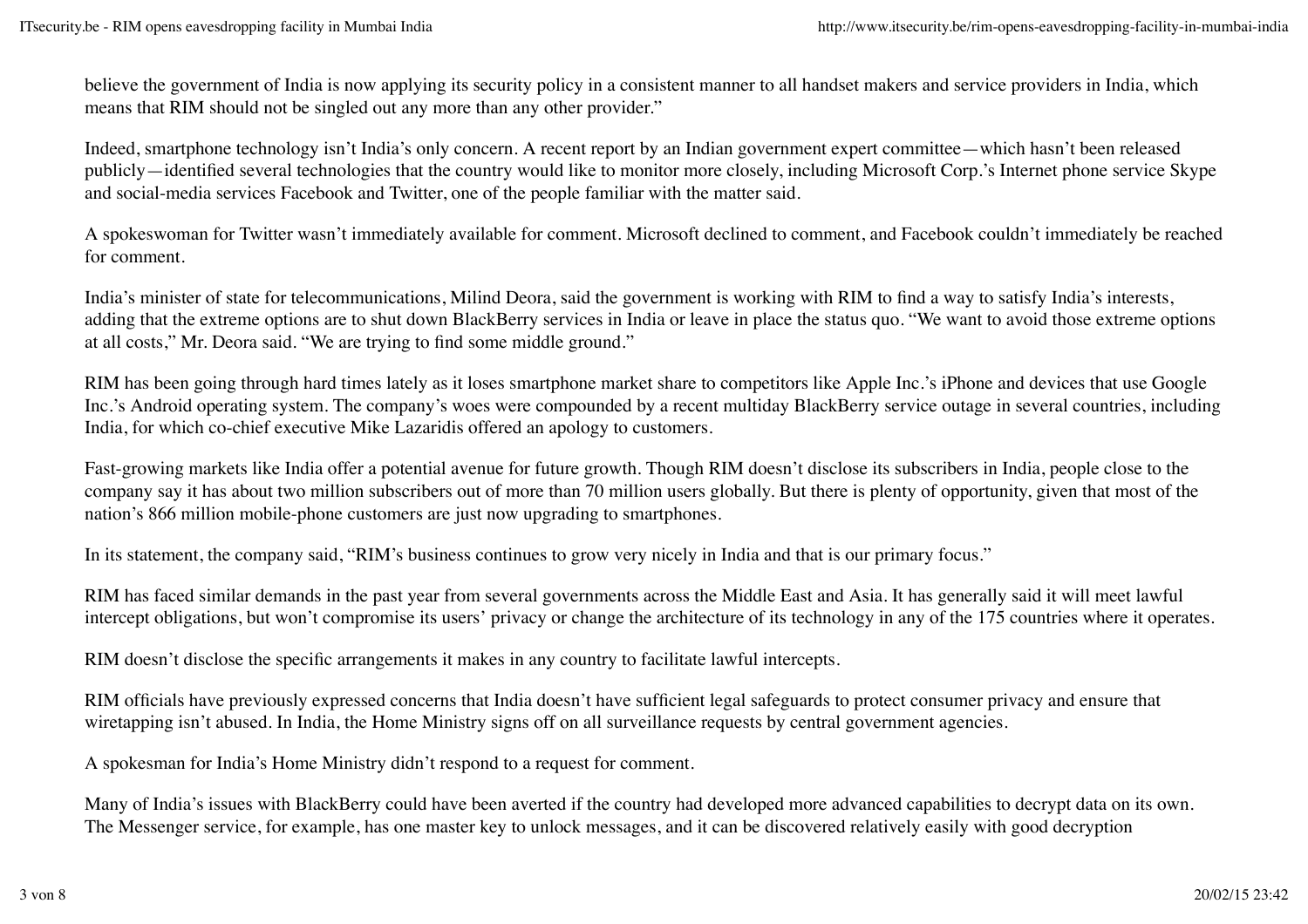AdChoices<sup>13</sup>

technology, according to people familiar with the matter.

(Source:WSJ)

```
Improve our visibility and share this article with your friends !
₩₩₩₩₩₩₩₩₩₩
```
Esszimmermöbel bei XXXL Esszimmermöbel online kaufen. Jetzt mit 30 Tage Rückgaberecht!

 $\circ$ 

Filed Under: DynamicGallery, News Tagged With: blackberry, privacy, RIM



**About Danny Bisaerts**

Danny Bisaerts has grown over the past decades from a development background into the world of Information Security and Physical Security. He has spent a lot of time in the world of finance, government, consulting, manufacturing, telecommunications and utilities ...

Danny is currently the editor of www.itsecurity.be. Email: editor@itsecurity.be LinkedIn : Public Profile

**ITsecurity.be is for sale !!!**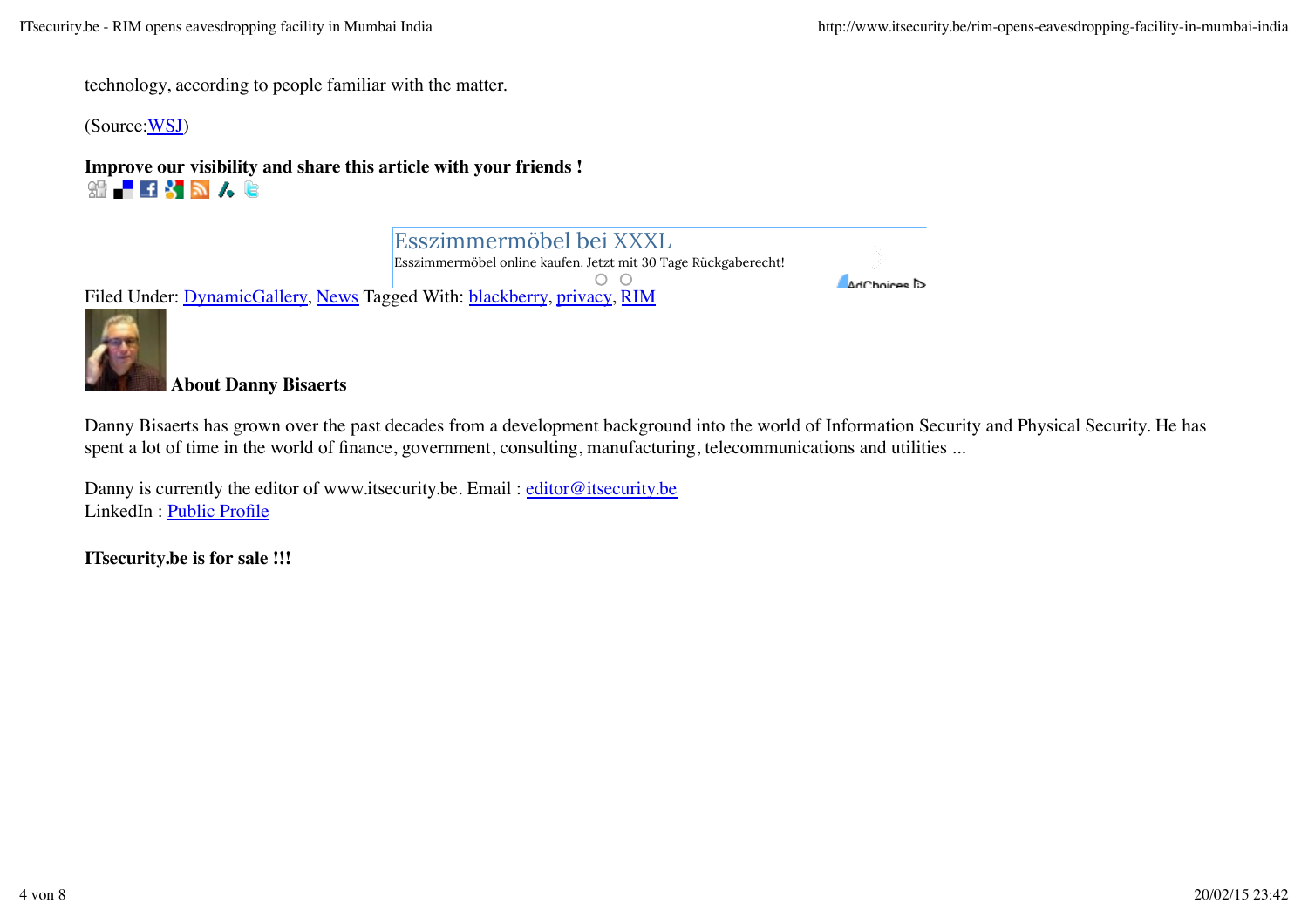

**Google Translate this page in your language**

Select Language | ▼

**ITsecurityBE.tv**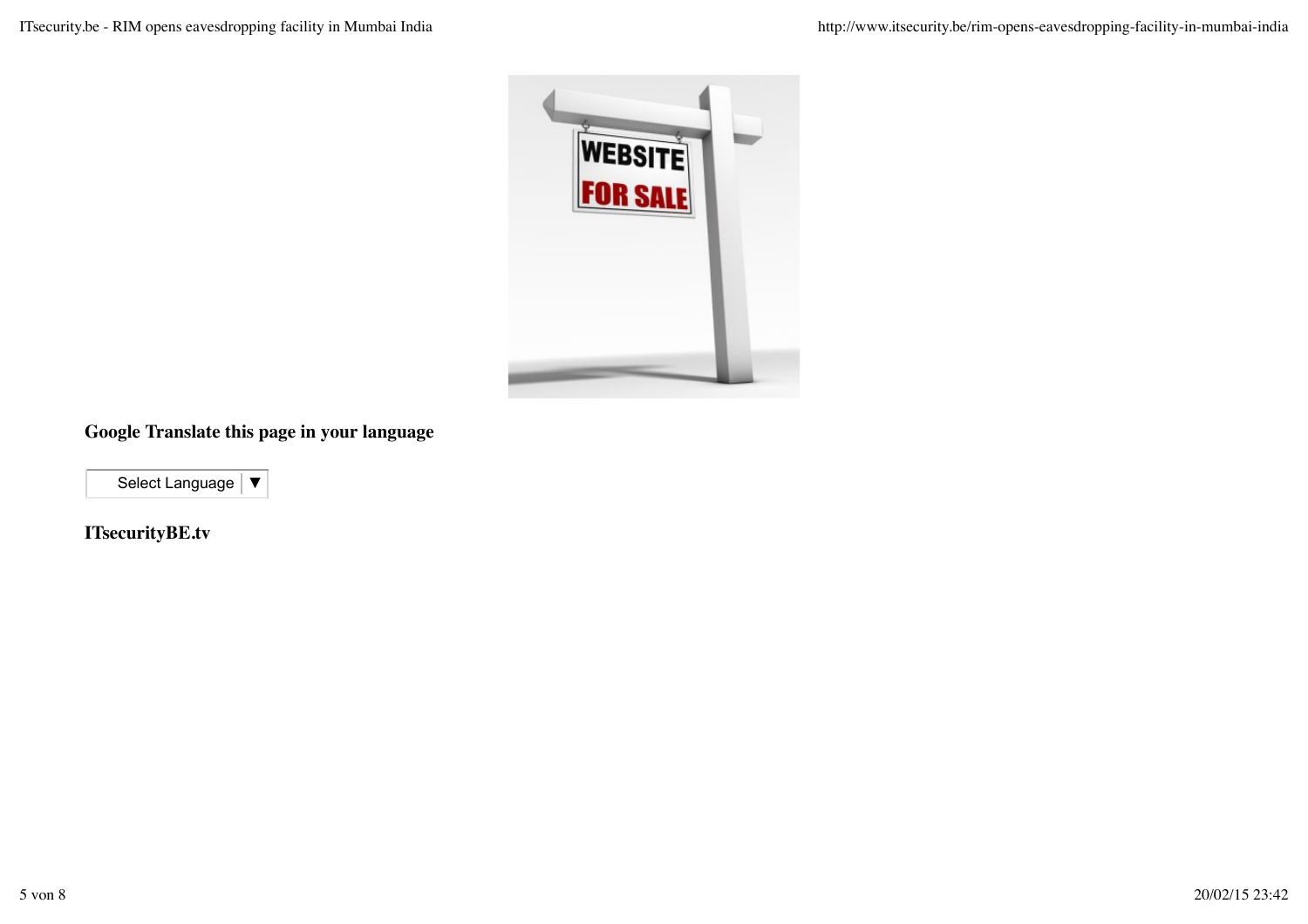#### **Search ITsecurity.be**

Search this website... **Search** 



Setup the # of consecutive PING Loss to trigger Mail & SMS alert

 $O$   $O$ 

AdChoices<sup>1</sup>

**Join us on these social media networks !**



**Or join our newsletter - One email every week**



Threat condition **GREEN** : Everything is normal. No significant new threat known. (by **SANS**)

## **Categories**

- Editorial
- Featured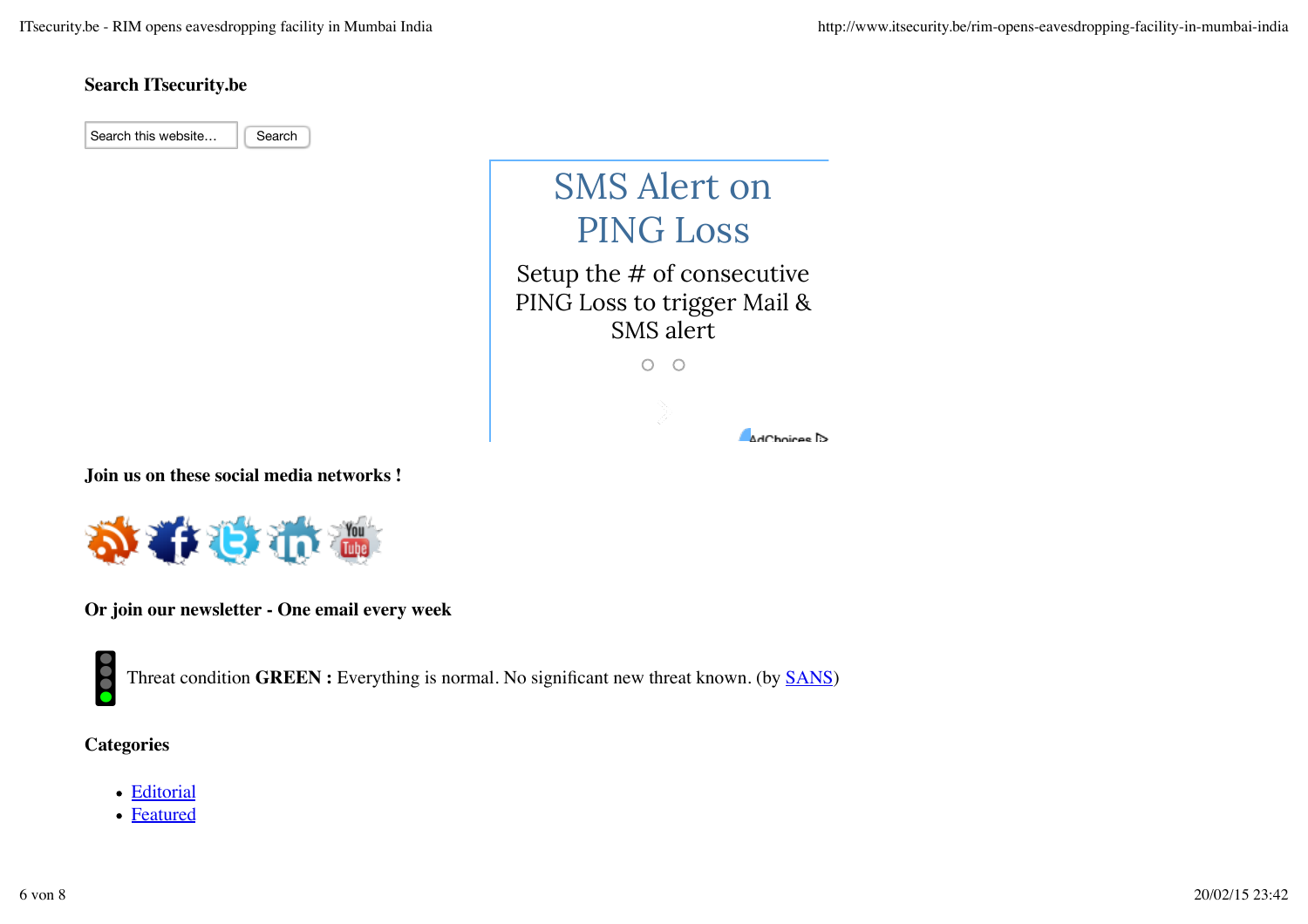- Identity and Access Management
- News
- Reviews
- Security Awareness
- Theme of the month



#### **Recent Posts**

- Goodbye ... this website is for sale
- Stanford lawyers say that legal initiatives might cripple DNS in the future
- Iran takes measures to safeguard websites
- Windows 8 will offer picture password signon
- Twitter followers of Lady Gaga tricked by iPad scam
- Actively exploited flaws plugged by Adobe  $\bullet$
- East European Visa breach results in 17000 suspended credit cards
- Young employees don't care about IT security says Cisco
- Classified files found on WikiLeaks linked to Bradley Manning
- CIA lost stealth drone captured true GPS navigation spoofing ?
- Apple's iCloud and iTunes store have "Fatal internal errors"
- Beijing government tightens controls on blogs